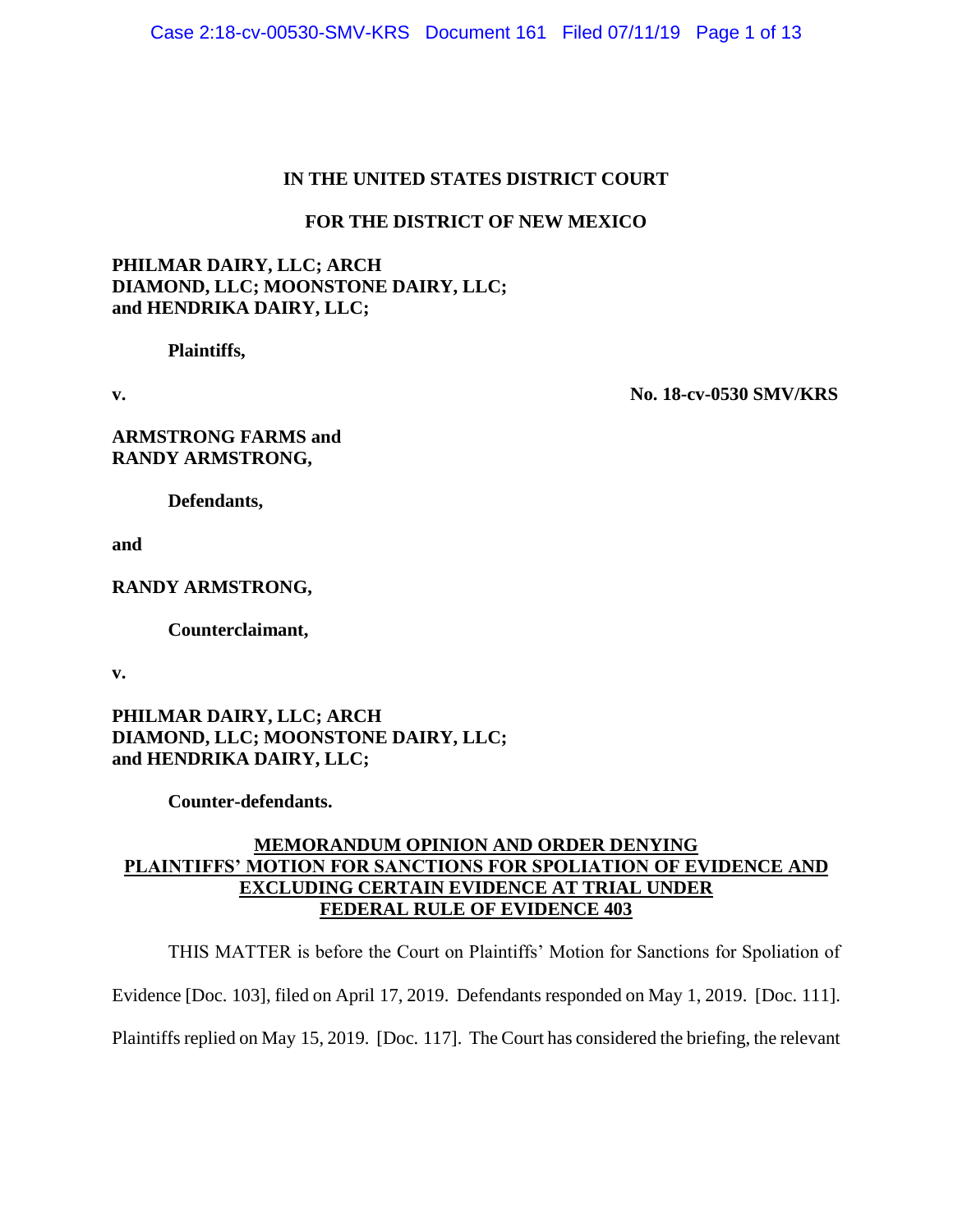portions of the record, the relevant law, and the oral argument. Because Plaintiffs fail to establish the elements of a successful spoliation claim, the Court will **DENY** Plaintiffs' Motion. Nevertheless, the Court finds that exclusion of testimony or argument concerning the disputed evidence is warranted under Federal Rule of Evidence 403.

### **BACKGROUND**

Plaintiffs are dairies located in Portales, New Mexico. [Doc. 1-1] at 13. Defendant Armstrong Farms, owned by Defendant Randy Armstrong, is a farm near Dell City, Texas. [Doc. 1-1] at 3 (Complaint); [Doc. 55] at 4 (Defendant's Response to Plaintiffs' Motion for Partial Summary Judgment). It agreed to sell Plaintiffs approximately 9,232 tons of hay for the 2017 growing season. [Doc. 43] at 4 (Plaintiffs' Motion for Partial Summary Judgment); [Doc. 43-1] at 1–2. After the hay was harvested, Defendants stored it on open-air stack lots on their farm until it was needed by Plaintiffs. [Doc. 55] at 4. From May 2017 through February 2018, Defendants delivered approximately 6,585 tons of hay to Plaintiffs. [Doc. 1-1] at 15.

Defendants claim that on August 23 or 24, 2017, a lightning-caused fire destroyed some of the stored hay. [Doc. 43-1] at 7–8. Defendants claim that, some time after the fire occurred, Alfred Vest, Armstrong Farms' former farm manager, discovered "smoldering, smoking embers"—and no remaining hay—where Defendants had stored 2,647 tons of hay intended for delivery to Plaintiffs. [Doc. 103-1] at 2–3; *see* [Doc. 55] at 3. He did not witness the fire. [Doc. 103] at 1. Vest testified that he took photos of the smoldering embers on his cell phone, but he no longer possesses the photos because "[they were] about five cell phones ago." [Doc. 55-1] at 4. Vest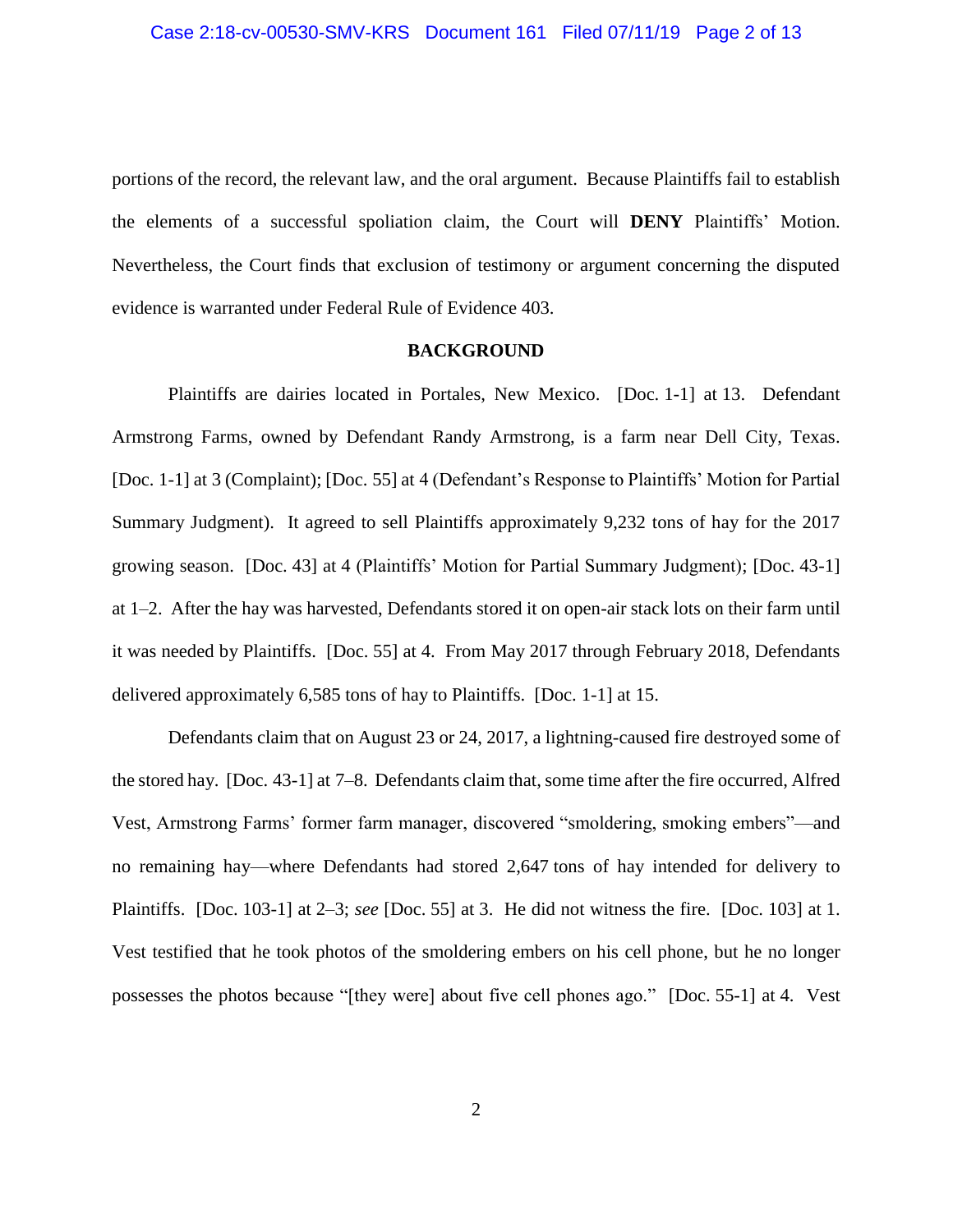testified that he does not recall sending these photos to Armstrong.<sup>1</sup> *Id.* According to Defendants, Vest "informed Plaintiffs within one week of the fire" of the hay's destruction.<sup>2</sup> [Doc. 43-1] at 7. Defendants neither delivered the 2,647 tons of missing hay nor refunded Plaintiffs' payment for it. [Doc. 1-1] at 16; [Doc. 55] at 4. Plaintiffs dispute that the fire occurred. [Doc. 1-1] at 16.

## **PROCEDURAL HISTORY**

Plaintiffs sued Defendants in New Mexico state court on April 26, 2018. [Doc. 1-1] at 1. The Complaint contains claims for unjust enrichment, breach of contract, fraud, and violations of the New Mexico Unfair Practices Act. *Id.* at 17–18. Defendants removed the action to this Court on June 7, 2018. [Doc. 1]. On April 17, 2019, Plaintiffs filed the instant Motion for Sanctions based on the loss/destruction of the photos. *Id.* at 1.

## **ANALYSIS**

Plaintiffs claim that Defendants spoliated evidence by failing to preserve the photos taken by Vest. In response, Defendants argue that (1) they had no duty to preserve the photos, (2) Plaintiffs suffered no prejudice from the loss of the photos, and (3) Defendants lacked the necessary intent to justify imposition of a default judgment or an adverse-inference jury instruction. [Doc. 111] at 3–10.

The Court must first determine which law to apply. Plaintiffs rely on three sources of law: Federal Rule of Civil Procedure 37(b), the Court's inherent authority, and Rule 37(e). [Doc. 103] at 6–7. Because Plaintiffs do not explain how Defendants' alleged spoliation violated a discovery

<sup>&</sup>lt;sup>1</sup> Armstrong testified that Vest attempted to send him the photos, but he never received them. [Doc. 103-2] at 2.

<sup>2</sup> Plaintiffs contest this allegation, stating that "nobody informed the Plaintiffs about the fire until the Plaintiffs threatened this lawsuit." [Doc. 43] at 2. The parties agree that "[b]y e-mail dated February 26, 2018, Defendant Armstrong confirmed to Plaintiffs that the hay they had purchased had been destroyed in a lightning-caused fire." [Doc. 14] at 2 (Joint Status Report).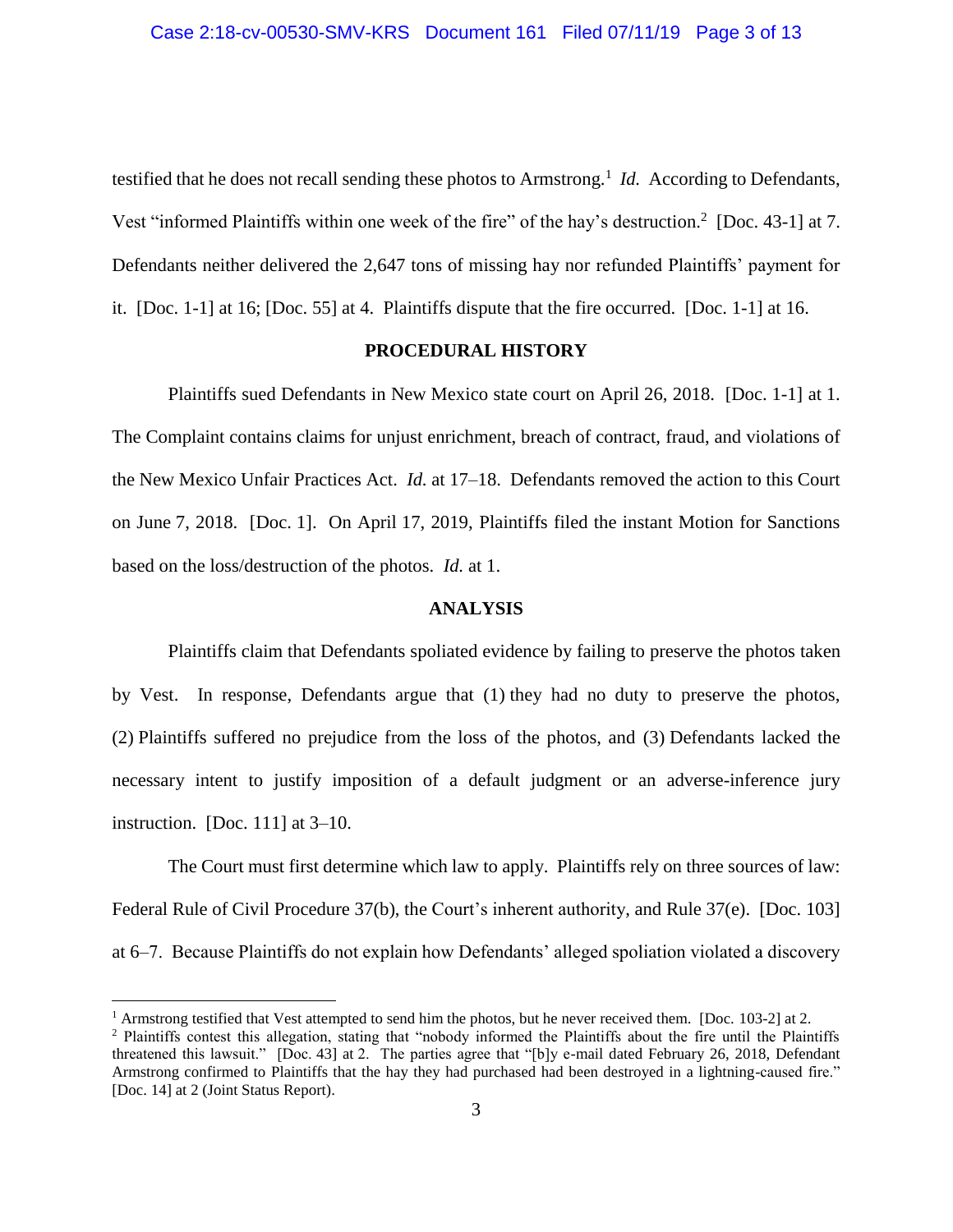### Case 2:18-cv-00530-SMV-KRS Document 161 Filed 07/11/19 Page 4 of 13

order, Rule 37(b) does not apply. Because Vest stored the photos on a cell phone, and the record does not indicate that they were ever printed, the photos constituted electronically stored information ("ESI"). Amended Rule 37(e) forecloses reliance on the Court's inherent authority to sanction for spoliation of ESI. *See Newberry v. Cty. of San Bernardino*, 750 F. App'x 534, 537 (9th Cir. 2018) (unpublished); *Snider v. Danfoss, LLC*, No. 15 CV 4748, 2017 WL 2973464, at \*3 n.8 (N.D. Ill. July 12, 2017). The Court will therefore apply Rule 37(e).

The Court will not impose spoliation sanctions because (1) Plaintiffs fail to establish that Defendants knew or should have known litigation was imminent, and (2) Plaintiffs fail to establish that Defendants acted with an intent to deprive Plaintiffs of the photos' use in future litigation. Nonetheless, the Court will bar testimony and argument concerning the photos under Rule 403 because the probative value of mentioning photos which Defendants cannot produce at trial is substantially outweighed by the danger of unfair prejudice to Plaintiffs.

## **A. Plaintiffs' spoliation claim fails because they have not established that Defendants knew or should have known that litigation was imminent at the time of the fire.**

Rule 37(e) provides that:

If electronically stored information that should have been preserved in the anticipation or conduct of litigation is lost because a party failed to take reasonable steps to preserve it, and it cannot be restored or replaced through additional discovery, the court:

- (1) upon finding prejudice to another party from loss of the information, may order measures no greater than necessary to cure the prejudice; or
- (2) only upon finding that the party acted with the intent to deprive another party of the information's use in the litigation may:
	- (A) presume that the lost information was unfavorable to the party;
	- (B) instruct the jury that it may or must presume the information was unfavorable to the party; or
	- (C) dismiss the action or enter a default judgment.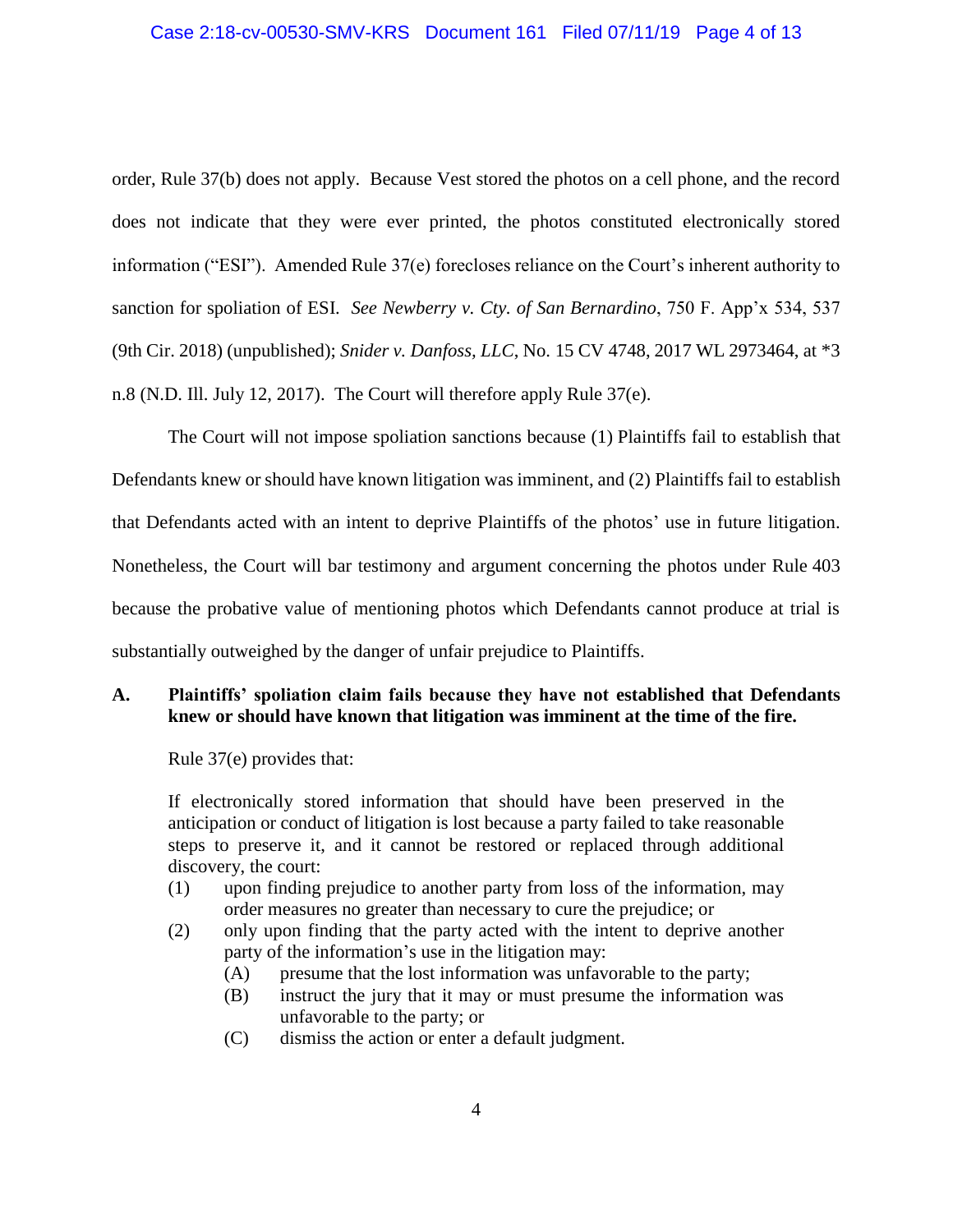Fed. R. Civ. P. 37(e). The Court must now determine whether Defendants failed to preserve ESI that should have been preserved in anticipation of litigation. Although the Court is not proceeding under its inherent authority, it may look to cases discussing inherent authority when determining what event triggered Defendants' duty to preserve under Rule 37(e). "'Rule 37(e) is based on th[e] common-law duty; it does not attempt to create a new duty to preserve.' . . . Thus, case law in existence prior to the newly amended Rule 37(e), regarding when the duty to preserve attaches, still controls." *Marten Transp., Ltd. v. Plattform Advert., Inc.*, No. 14-cv-02464-JWL-TJJ, 2016 WL 492743, at \*4 (D. Kan. Feb. 8, 2016) (alteration in original) (quoting Fed. R. Civ. P. 37(e) advisory committee's notes to the 2015 amendment); *see Russell v. Nebo Sch. D Dist.*, No. 2:16-CV-00273-DS, 2018 WL 4627699, at \*2 (D. Utah Sept. 26, 2018); *Steves & Sons, Inc. v. JELD–WEN, Inc.*, 327 F.R.D. 96, 110 (E.D. Va. 2018) ("Because Rule 37(e) imports many of the same elements of the sanctions inquiry related to the Court's inherent power, the result as to any tangible evidence . . . destroyed is the same.").

"A spoliation sanction is proper where . . . a party has a duty to preserve evidence because it knew, or should have known, that litigation was imminent . . . ." *Jones v. Norton*, 809 F.3d 564, 580 (10th Cir. 2015). Once a party "reasonably anticipates litigation, it must suspend its routine document retention/destruction policy and put in place a 'litigation hold' to ensure the preservation of relevant documents." *Browder v. City of Albuquerque*, 187 F. Supp. 3d 1288, 1295 (D.N.M. 2016) (quoting *United States ex rel. Baker v. Cmty. Health Sys., Inc.*, No. 05-cv-0279 WJ/ACT, 2012 WL 12294413, at \*2 (D.N.M. Aug. 31, 2012)). "When litigation is 'reasonably foreseeable' is a flexible fact-specific standard that allows a district court to exercise the discretion necessary to confront the myriad factual situations inherent in the spoliation inquiry." *Id.* at 1296. "[T]he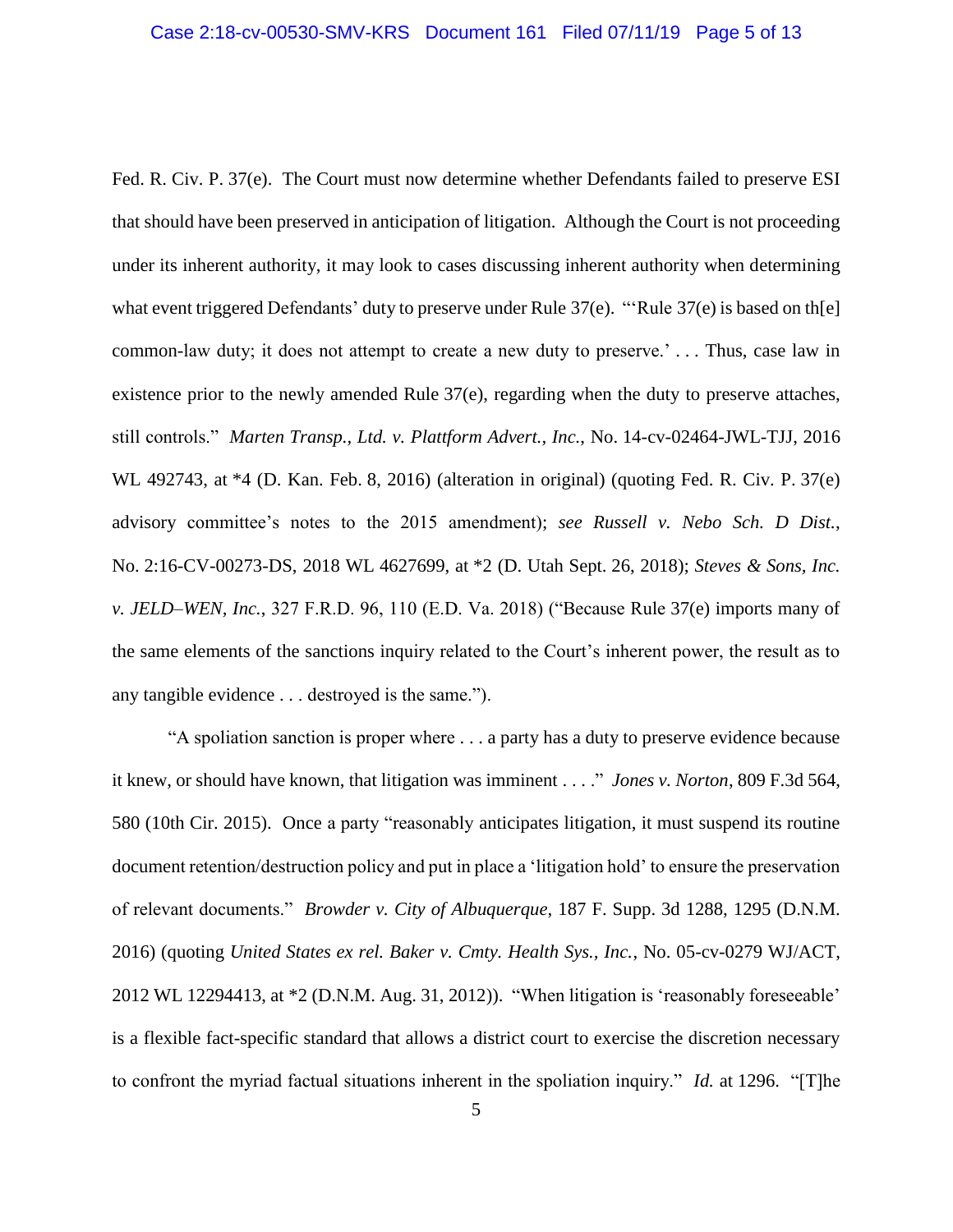duty to preserve relevant [evidence] should require more than a mere possibility of litigation." *Cache La Poudre Feeds, LLC v. Land O'Lakes, Inc.*, 244 F.R.D. 614, 621 (D. Colo. 2007)."In determining whether a party's duty to preserve has been triggered, courts evaluate facts such as the likelihood that a certain kind of incident will result in litigation; the knowledge of certain employees about threatened litigation based on their participation in the dispute; or notification . . . from a potential adversary." *Zbylski v. Douglas Cty. Sch. Dist.*, 154 F. Supp. 3d 1146, 1163 (D. Colo. 2015).

Most courts find that a party reasonably anticipates litigation after it has a certain type of negative interaction with its potential adversary. For example, it is "crystal clear that litigation [is] reasonably foreseeable" when an entity "receive[s] actual, written notice" that an adversary intends to pursue litigation. *Browder*, 187 F. Supp. 3d at 1296; *see Philips Elecs. N. Am. Corp.*, 733 F. Supp. 2d at 1195 (filing of lawsuit). Even if a party does not expressly declare that it intends to pursue litigation, under certain circumstances its actions could indicate that litigation is imminent. *See Gates Found. v. CRP Indus., Inc.*, No. 1:16-cv-01145-KLM, 2018 WL 4697327, at \*11 (D. Colo. Aug. 10, 2018) (sending of preservation demand and subpoena); *Baker*, 2012 WL 12294413, at \*5 (rejection of settlement offer); *see also Asher Assocs., LLC v. Baker Hughes Oilfield Operations, Inc.*, No. 07-cv-01379-WYD-CBS, 2009 WL 1328483, at \*8 (D. Colo. May 12, 2009) (stating that, though a letter did not threaten litigation, it caused a company to reasonably anticipate litigation because it gave a damages calculation, claimed damages would continue to accrue, and gave a deadline for payment). Such interactions need not specifically mention litigation or legal concepts such as damages to make litigation imminent. *See Zbylski*, 154 F. Supp. 3d at 1164–66 (stating that a disciplinary meeting between a school and a teacher caused the school to reasonably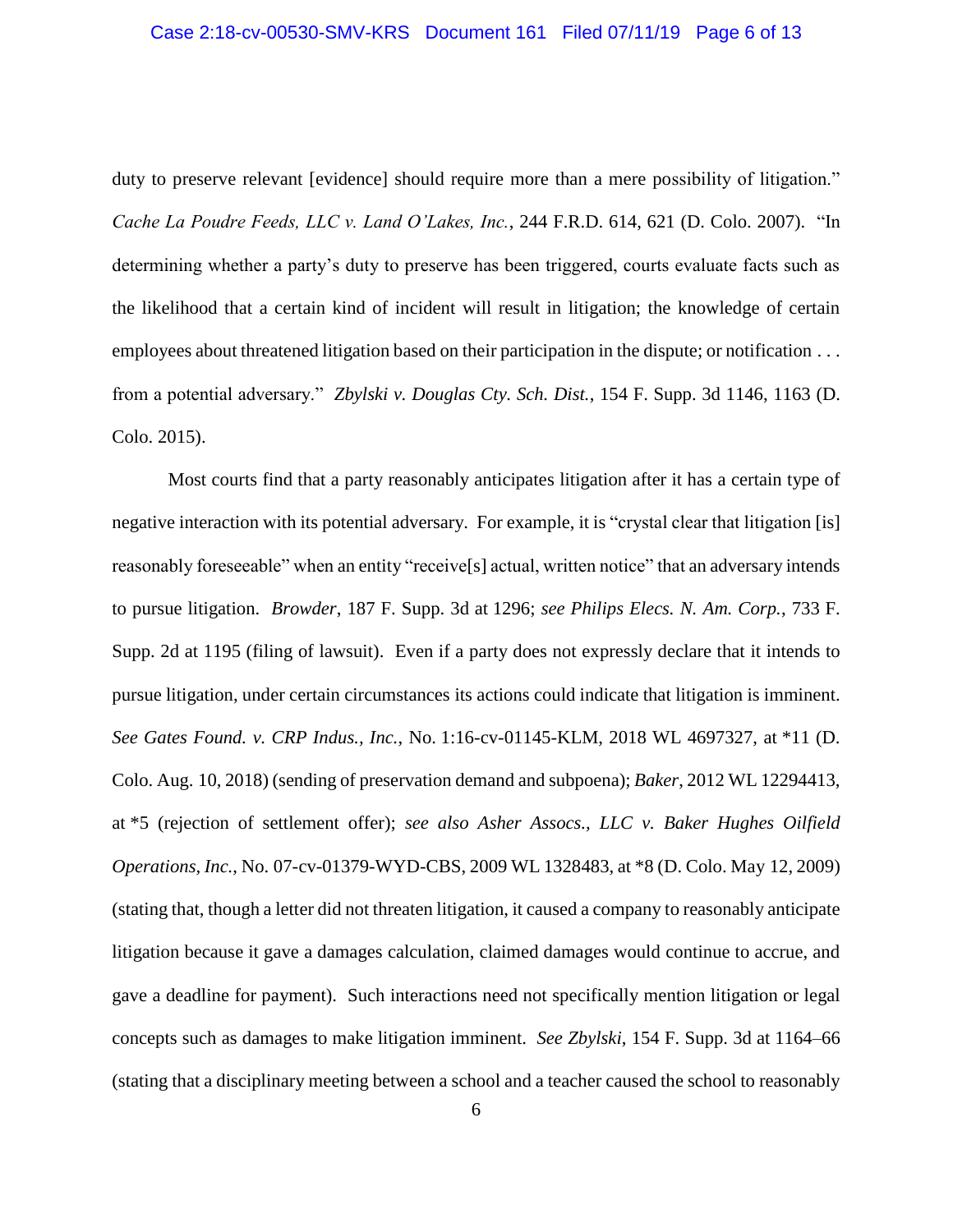### Case 2:18-cv-00530-SMV-KRS Document 161 Filed 07/11/19 Page 7 of 13

anticipate litigation because the teacher brought his union representative to the meeting, which signaled to the school that its relationship with the teacher had become adversarial). Courts often analyze the specific language used by the parties to determine whether an interaction or communication caused a potential adversary to reasonably anticipate litigation. *See, e.g.*, *Cache La Poudre Feeds, LLC*, 244 F.R.D. at 616–17, 622–23 (examining a letter sent by one potential adversary to another and finding that its language "must be more explicit and less equivocal" than language which did not threaten litigation or demand preservation of certain evidence).

Plaintiffs, however, do not rely on a demand letter or complaint—or any interaction with Defendants—to argue that Defendants should have reasonably anticipated litigation. Rather, they argue that discovery of the alleged fire, by itself, was sufficient to put Defendants on notice that litigation was imminent. [Doc. 103] at 4; [Doc. 117] at 5.

It is possible, though uncommon, for an event to trigger the duty to preserve evidence, even without any interaction with a potential adversary. For example, in *Stevenson v. Union Pacific Railroad Co.*, a case cited by Plaintiffs, the Eighth Circuit held that the defendant acted in bad faith when it destroyed tapes after an accident causing serious injury or death because, among other reasons, it had "knowledge that litigation is frequent when there has been an accident involving death or serious injury." 354 F.3d 739, 748 (8th Cir. 2004). Similarly, in *Browder*, the court noted in dicta that the mere fact that the municipal defendant knew its police officer caused a serious traffic accident<sup>3</sup> would be sufficient to make litigation against the city reasonably foreseeable.

<sup>3</sup> The accident in *Browder* killed plaintiff Ashley Browder and seriously injured plaintiff Lindsay Browder. *Browder v. City of Albuquerque*, No. 13-cv-0599 RB/KBM, [Doc. 1-1] at 5.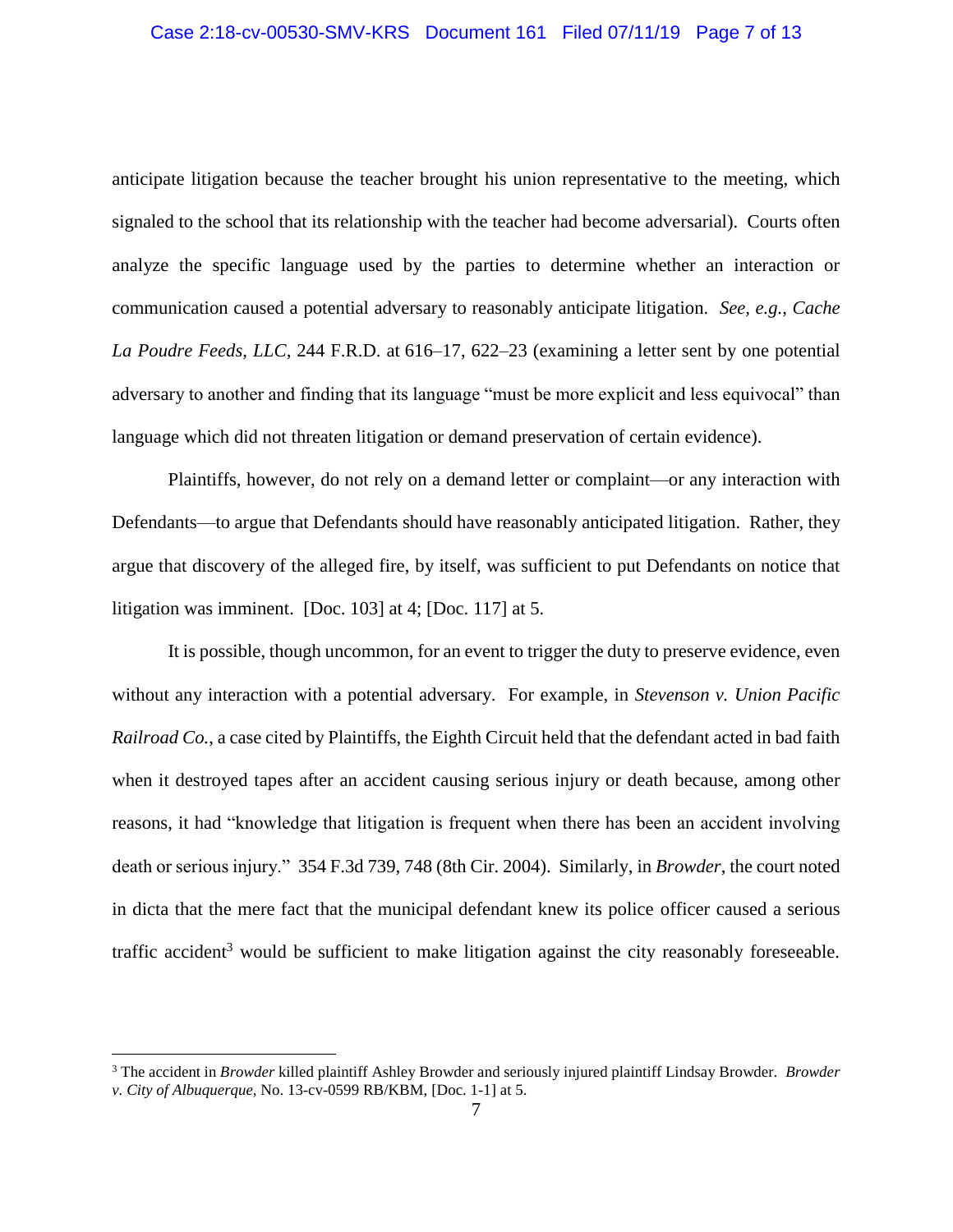Browder, 187 F. Supp. 3d at 1296 n.3.<sup>4</sup> Though *Browder* does not make clear why the mere fact of knowledge of the accident would make litigation reasonably foreseeable, the triggering event, like *Stevenson*, involved a serious accident—an event commonly producing litigation. *Cf. ArcelorMittal Ind. Harbor LLC v. Amex Nooter, LLC*, No. 2:15-CV-195-PRC, 2018 WL 509890, at \*6 (N.D. Ind. Jan. 23, 2018) (holding that the totality of the circumstances indicated that the mere presence of a fire triggered the defendant company's duty to preserve because fire scenes are by their nature "temporary," the fire caused millions of dollars in property damage, and the fire *injured two persons*).

Here, the lack of interaction between Defendants and Plaintiffs strongly weighs against finding that Defendants reasonably anticipated litigation. Plaintiffs present no evidence demonstrating when—or even if—they sent Defendants a demand letter prior to suit.<sup>5</sup> Because the record reveals almost no communications between Plaintiffs and Defendants about the fire much less the substance of any such communication—it is unclear whether Defendants had sufficient indication that Plaintiffs intended to sue over the lost hay before they were served. Even Plaintiffs concede that they "would have [had] absolutely no way to know about the loss" because Defendants did not tell them about it until later. [Doc. 117] at 5. Unlike the clear written notice

<sup>4</sup> *Browder* is the only District of New Mexico case to state (albeit in dicta) that litigation was imminent despite the potential absence of some interaction with the adversary.

 $5$  Plaintiffs argue that Defendants failed to inform them of the fire until they threatened to sue them. [Doc. 43] at 2. Though the Court understands that Plaintiffs believe Defendants hid the fire from them by not telling them about it until later, which could indicate that Defendants understood that revealing the loss would cause a dispute, Defendants believe that they promptly told Plaintiffs that the fire occurred. *Compare id.* ("[N]obody informed the Plaintiffs about the fire until the Plaintiffs threatened this lawsuit."), *with* [Doc. 43-1] at 7–8 (Defendants' Response to Interrogatory No. 9) ("Armstrong understands that Alfred Vest informed Plaintiffs within one week of the fire . . . that a lightning-caused fire had occurred and that a portion of the Plaintiffs' hay had been destroyed . . . ."), *and* [Doc. 55-1] at 6 (Vest's Deposition Transcript) (stating that Vest testified that he informed Plaintiffs' representative of the fire "the next time I talked to him"). This factual dispute prevents the Court from assuming, as Plaintiffs do, that Defendants deceptively hid the loss from Plaintiffs.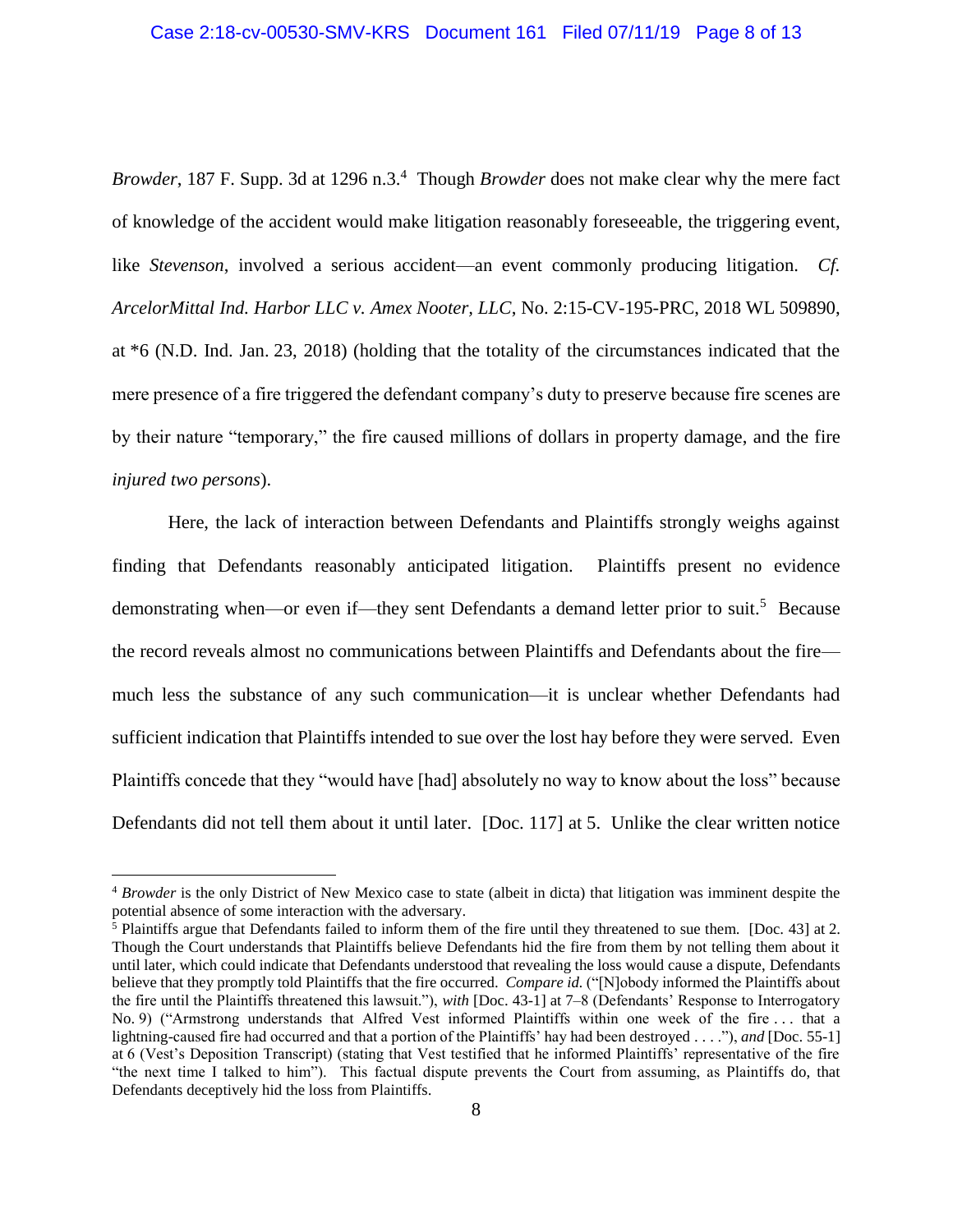### Case 2:18-cv-00530-SMV-KRS Document 161 Filed 07/11/19 Page 9 of 13

of an intent to pursue litigation in *Browder*, the clear demand for payment in *Asher Associates*, and the preservation demand in *Gates Foundation*, Plaintiffs produce no communication—written or otherwise—placing Defendants on notice of imminent litigation. Defendants never discussed the fire with Plaintiffs in an adversarial setting equivalent to speaking with a union representative as in *Zbylski*. Plaintiffs' Motion can thus succeed only if they persuade the Court that the fire itself triggered Defendants' duty to preserve.

The Court is not so persuaded. Plaintiffs have not established that the fire here is the type of incident that normally results in litigation. Unlike *Stevenson*, *Browder*, and *ArcelorMittal*, the fire did not result in any death or serious injury. Plaintiffs cite no case holding that, absent any communication between potential adversaries, a potential<sup>6</sup> breach of contract alone places a party on notice of imminent litigation. Cases from other jurisdictions suggest otherwise. *See Goodman v. Praxair Servs., Inc.*, 632 F. Supp. 2d 494, 510 (D. Md. 2009) (holding that when the defendant company prevented the plaintiff from obtaining a bonus—allegedly in violation of their contract it did not trigger the duty to preserve because, though "these actions [gave] rise to the dispute that underlies the litigation," that the plaintiff had "real questions" about the defendant's ability to perform the contract did not alone make litigation reasonably foreseeable); *see also Crown Battery Mfg. Co. v. Club Car, Inc.*, 185 F. Supp. 3d 987, 998–99 (N.D. Ohio 2016) (stating that the duty to preserve evidence in a breach-of-contract and breach-of-warranty case arose earlier than suit where, unlike here, the defendant had "*sought redress* for hundreds of allegedly defective . . .

<sup>&</sup>lt;sup>6</sup> It must be remembered that Defendants take the position—however tenuous it appears to Plaintiffs—that the loss of the hay and the resulting failure to deliver was not a breach of the contract. Defendants contend that Plaintiffs bore the risk of loss while the hay was stored on Defendants' farm. If, in fact, that was the agreement between the parties, the loss of the hay would not have caused Defendants to believe that litigation was imminent. Whether that was the agreement between the parties is a factual dispute which the jury will need to decide.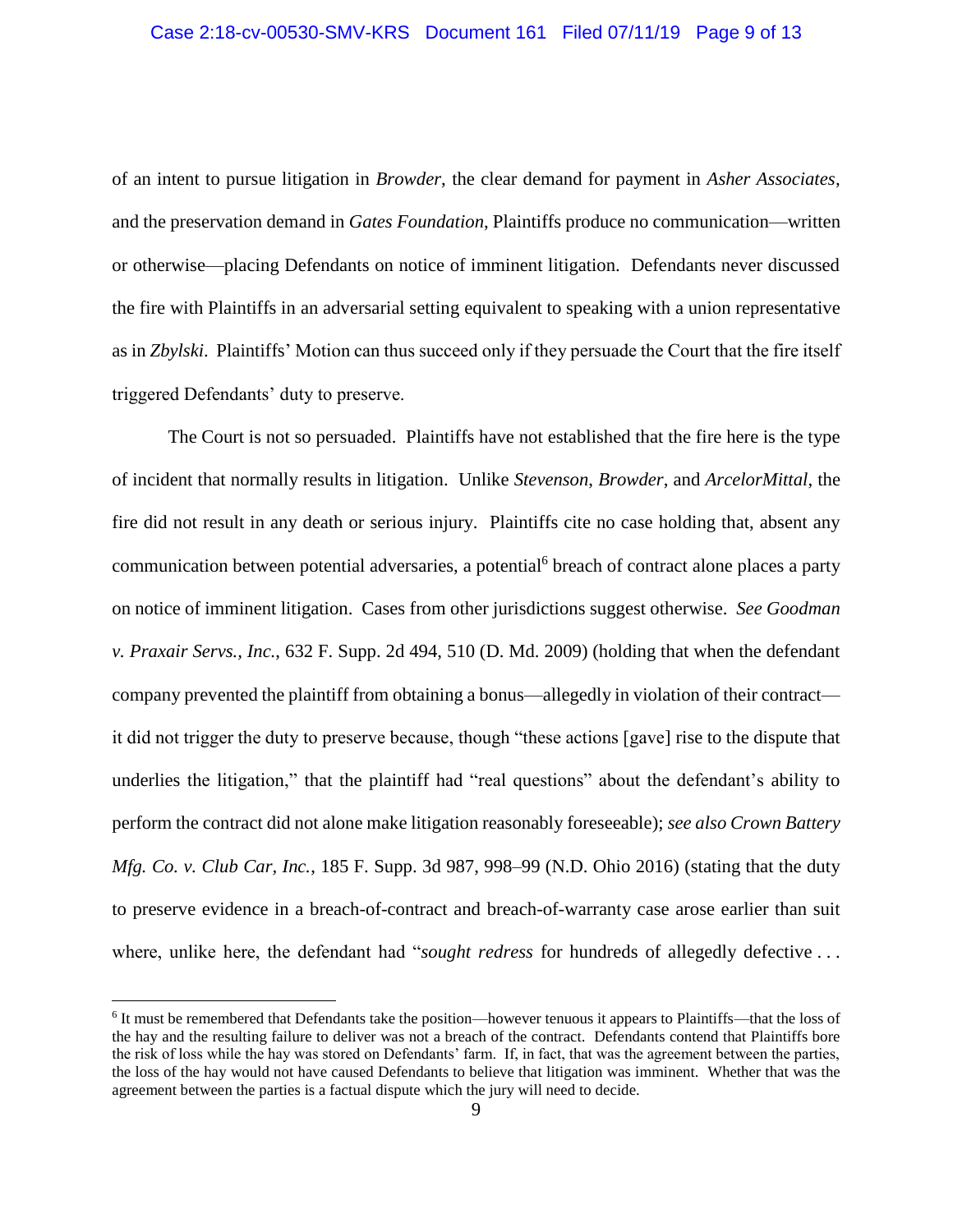batteries [made by the plaintiff]" and the defendant had taken batteries valued at \$2.3 million from the plaintiff's warehouse (emphasis added)). As Plaintiffs have produced virtually no caselaw suggesting that the fire should have caused Defendants to reasonably anticipate litigation, the Court cannot rule in their favor.

Additionally, the parties' business relationship weighs against finding that the fire automatically triggered Defendants' duty to preserve. As Plaintiffs concede, they did business with Defendants for many years "without incident." [Doc. 1-1] at 14. "[W]hen parties have a business relationship that is mutually beneficial . . . litigation will generally be less foreseeable than would litigation resulting from a relationship that is not mutually beneficially or is naturally adversarial." *Micron Tech., Inc. v. Rambus Inc.*, 645 F.3d 1131, 1325 (Fed. Cir. 2011). The parties' previously amicable relationship weighs against assuming that the fire would have made litigation imminent. Given the nature of the instant dispute, Plaintiffs fail to establish that Defendants reasonably anticipated litigation at the time they discovered that the alleged fire had destroyed the hay.

Plaintiffs advance only one argument for why the fire should have caused Defendants to reasonably anticipate litigation: because Defendants "take the position that the hay was the purchaser's responsibility from the time the hay was baled and stacked at the location." [Doc. 103] at 4. The Court is not persuaded by this argument. If Defendants believed that the hay was not their responsibility, then, arguably, they would have had no reason to expect Plaintiffs to sue them over its loss. *See supra* note 6.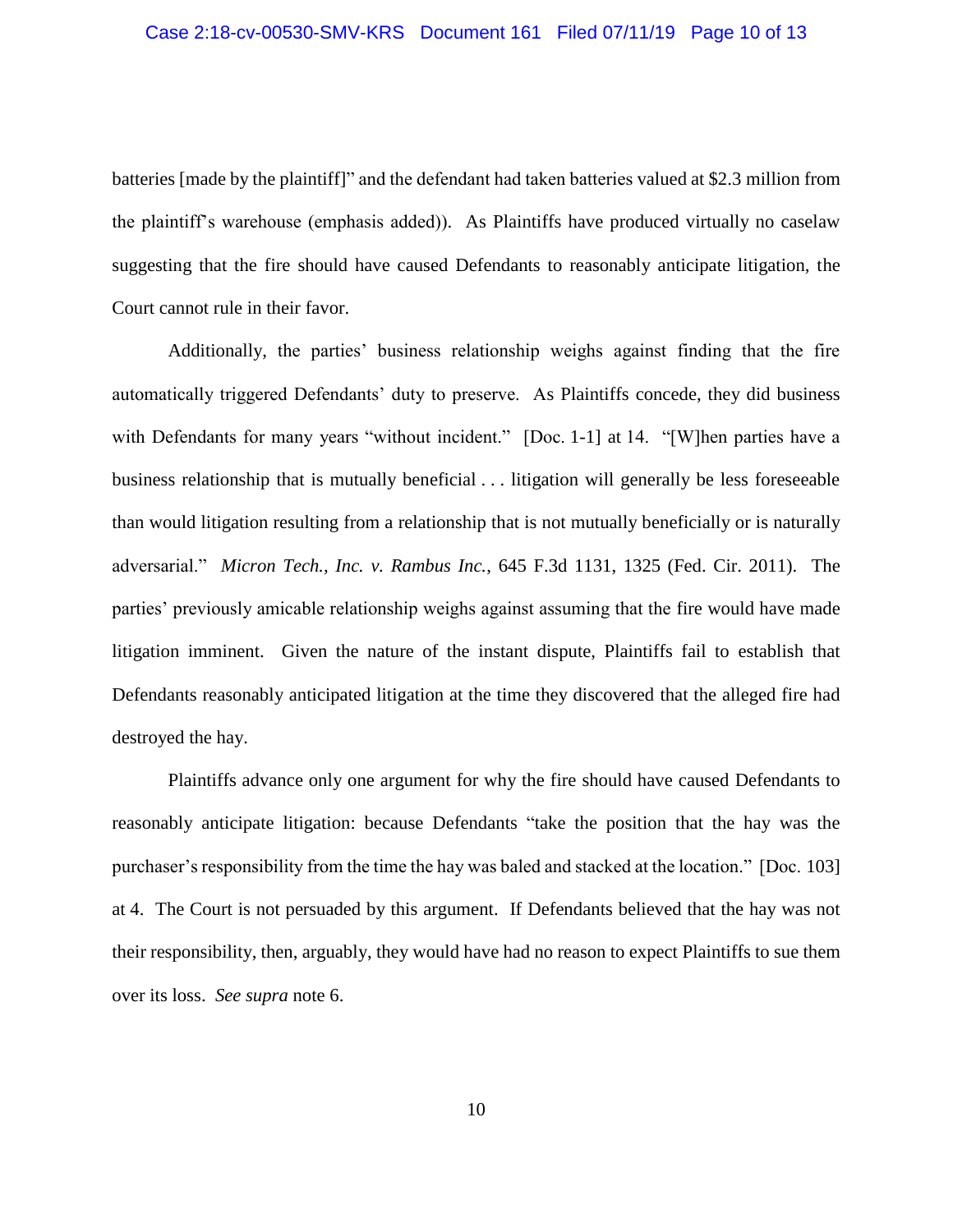# **B. Plaintiffs have not demonstrated that Defendants** *intentionally* **deprived them of the photos' use in the litigation.**

Plaintiffs request three types of sanctions for spoliation of the photos under Rule  $37(e)$ : (1) default judgment; (2) an adverse-inference jury instruction at trial stating that the photos would have revealed that no fire occurred, and/or (3) an order requiring Defendants to pay "any fees and costs incurred by Plaintiffs that would not have been incurred" had Defendants preserved the photos. [Doc. 103] at 8–9. The Court will not award sanctions because Plaintiffs have not established that spoliation occurred. Even if Plaintiffs had proven spoliation, the Court would nonetheless reject the first two types of sanctions because Plaintiffs have not proven that Defendants acted with the intent to deprive them of the photos' use in the litigation.

In order for the Court to impose a default judgment or give an adverse-inference instruction, it must find that Defendants acted "with the intent to deprive another party of the [photos'] use in the litigation." Fed. R. Civ. P. 37(e)(2). Negligence does not suffice. *See* Fed. R. Civ. P. 37(e) advisory committee's notes to 2015 amendment ("Negligent or even grossly negligent behavior does not logically support that inference [instruction]. Information lost through negligence may have been favorable to either party, including the party that lost it, and inferring that it was unfavorable to that party may tip the balance at trial in ways the lost information never would have. The better rule for the negligent or grossly negligent loss of electronically stored information is to preserve a broad range of measures to cure prejudice caused by its loss, but to limit the most severe measures to instances of intentional loss or destruction.").<sup>7</sup>

<sup>&</sup>lt;sup>7</sup> The Tenth Circuit has not yet decided what standard of proof a movant must meet if the Court were to impose a default judgment or give an adverse-inference instruction under Rule 37(e). Neither has the District of New Mexico, which has presumed (without deciding) that the preponderance-of-the-evidence standard applies, not the clear-and-convincing-evidence standard. *N.M. Oncology & Hematology Consultants, Ltd. v. Presbyterian Healthcare*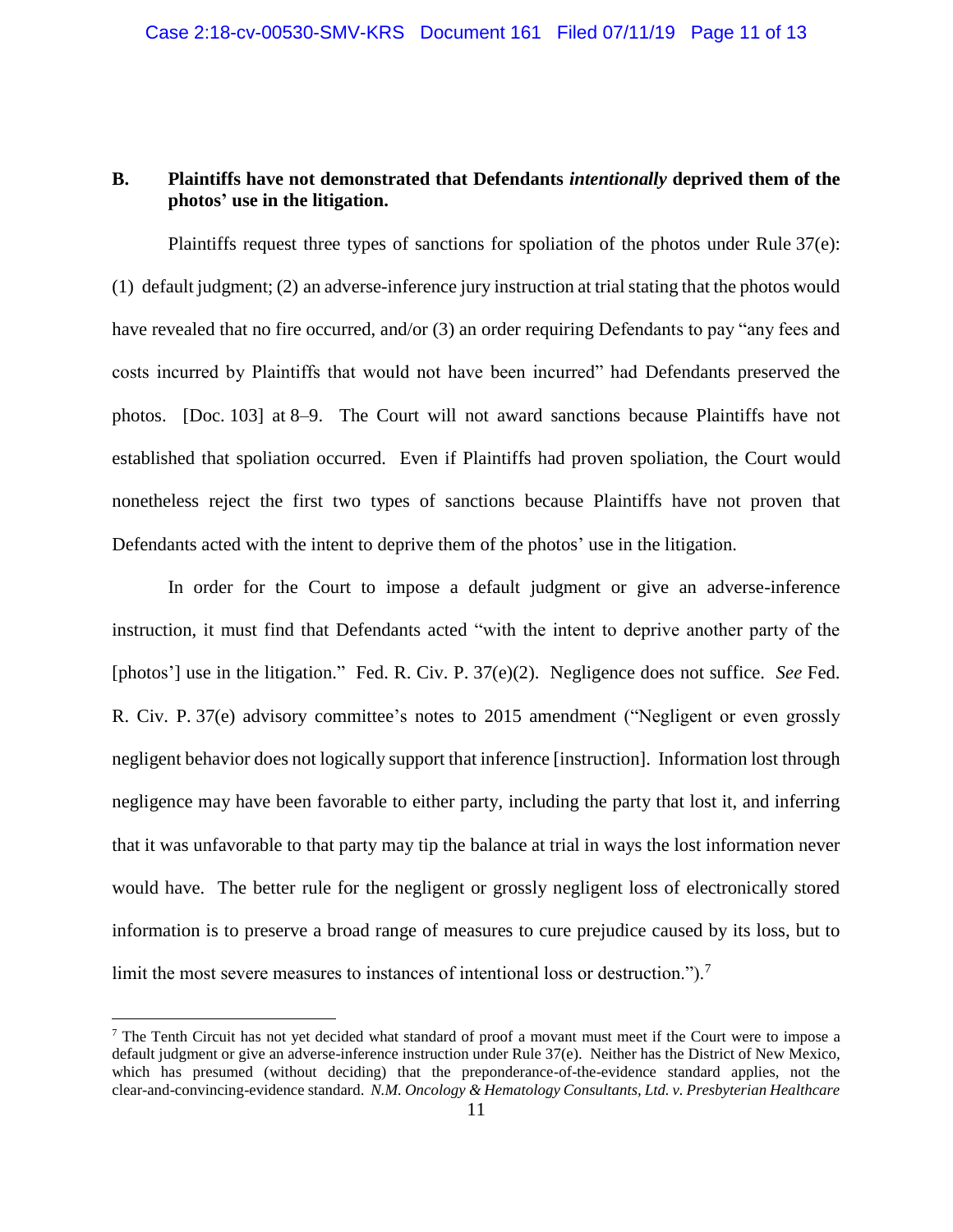Defendants argue they did not deliberately destroy the photos because Vest lost them when he "acquired a new phone," not pursuant to a scheme to deprive Plaintiffs of evidence. [Doc. 111] at 9. Vest's testimony to that effect represents the only evidence cited by any party on how the photos became lost. *See* [Doc. 103] at 2; [Doc. 111] at 2. Based on Vests' testimony, the Court cannot determine whether he "lost" the photos because he foresaw litigation over the fire or he negligently lost them when acquiring a new phone. The mere fact that evidence no longer exists does not, in this instance, support an inference of bad faith. If, for example, Defendants lost the photos after it became clear that the dispute over the fire's existence would define the litigation, that fact could weigh in favor of finding the requisite intent. But Plaintiffs present no evidence of *when* Defendants lost the photos. Absent any evidence that Defendants intended to deprive Plaintiffs of the photos' use in litigation, the Court cannot impose a default judgment or give an adverse-inference jury instruction.

# **C. The Court will bar at trial any testimony or argument concerning the photos because the probative value of mentioning the photos at trial is substantially outweighed by the danger of unfair prejudice to Plaintiffs.**

Though the Court will not sanction Defendants for spoliation of evidence, it nonetheless declines to allow them—or Plaintiffs—to mention the photos at trial. Federal Rule of Evidence 403 permits the exclusion of even relevant evidence if "its probative value is substantially outweighed by a danger of ... unfair prejudice." Fed. R. Evid. 403. "'[U]nfair prejudice' means 'an undue tendency to suggest [a] decision on an improper basis . . . .'" *United* 

*Servs.*, 2017 WL 3535293, at \*1 n.2 (D.N.M. Aug. 16, 2017). Because, as in *N.M. Oncology*, Plaintiffs' Motion "should be denied on the merits even under a preponderance[-]of[-]the[-]evidence standard," *id.*, the Court applies that standard here.